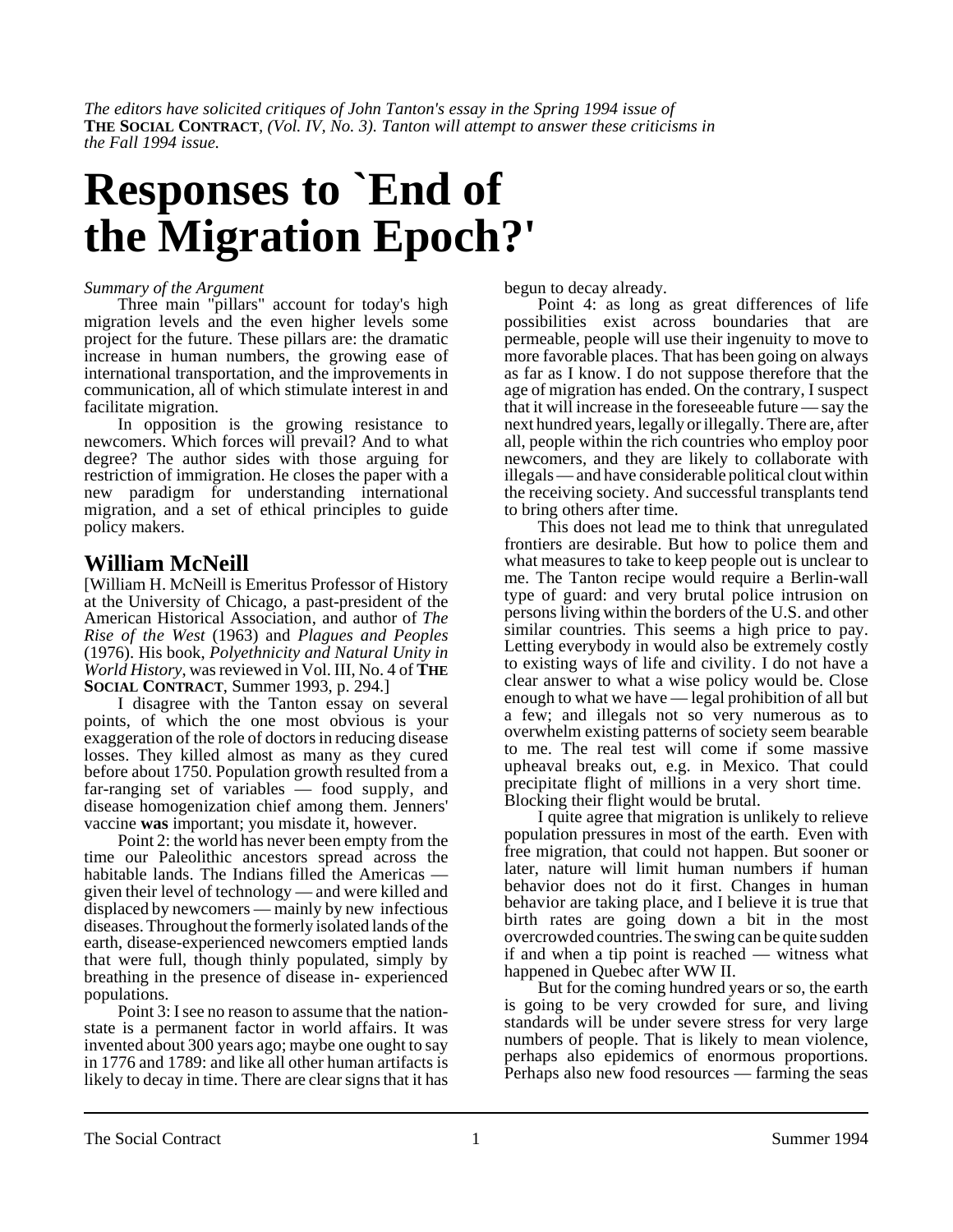or the like — and maybe some chemical manufacture of food from sunlight and appropriate raw materials.

So under the pressure of numbers and ensuing difficulties, human ingenuity may find ways of doing things that will work better than today — and alter our customs and institutions in unforseen but perhaps quite radical ways.

No act of will can stop that sort of tide: and national decision to police borders with ferocity will not help. It might become retrograde in fact, arousing hostility from the other side that the rich minority could not easily cope with.

## **Bruce Fein**

[Bruce Fein is...]

John H. Tanton's urgent call for an immigration new deal ("End of the Migration Epoch?") smacks of the apocalyptic. But it seems unpersuasive, utopian, and cruel.

The centerpiece of his argument is dubious: "North America cannot accommodate huge additional numbers — it is now quite *fully occupied*, with scarcely any virgin land or untapped resources awaiting settlers." Tanton, however, proffers no algorithm for determining when a nation's absorption capacity has been exhausted. Hong Kong is vastly more densely populated than Great Britain but enjoys a higher per capita income. Japan is an economic powerhouse with a population density exceeding that of countless economic midgets. The population and prosperity of the United States has climbed enormously since World War II. How does Tanton know that additional numbers through immigration would be counterproductive? By epiphany? Since the majority of immigrants are more entrepreneurial and industrious than any indigenous population, they have historically proven fillips, not drags on national economies. Tanton offers no cogent reason to believe that happy phenomenon has abruptly ended.

All the evils Tanton assigns to population growth through immigration, moreover, are equally raised by natural increases. Yet he declines recommending a new ethical and moral code of forced sterilization, abortions, or numerical limits on childbirth ala the People's Republic of China to escape the putative impending population calamity. That neglect invites suspicion that his appraisal of immigrants is less than evenhanded.

Tanton's *cri de coer* for a new immigration decalogue is first cousin to the utopianism of Rousseau. For instance, Principle III enjoins each nation "to provide for the health, education, employment, and security of its citizens." But that injunction is chimerical. It is routinely flouted by countless nations at any time, for instance, at present, Somalia, Rwanda, Bosnia, Haiti, Burma, Cambodia, the PRC, Iraq, Iran, India, Bangladesh, Nicaragua, etc., yet evokes only a yawning spectator response from the United Nations. The Principle evokes recollection of Hotspur's devastating retort in *King Henry IV, Part I*, to Glendower's boastful claim of calling spirits from the vasty deep: "Why, so can I, or so can any man; but will they come when you do call for them?"

Hotspur's rejoinder is equally applicable to the pronouncement in Principle VII that illegal immigration should end, while neglecting to suggest any means to that goal.

Principle V ascribes an economic omniscience to government that history has thoroughly discredited. It directs each nation to "train its own technical and professional personnel, matching supply to demand." But supply and demand curves for any type of labor are ever-changing and unknowable to bureaucrats or others. As Adam Smith stressed in *The Wealth of Nations*, free market guesses adjusted through operation of trial-and-error by market participants invariably yields the most beneficial results for society. As the ramshackle economies of present and former Communist regimes prove, bureaucrats can no more match supply and demand for professional workers than they can for oil, electricity, food, shoes, shelter, or any other commodity or service.

Principle VI dictates that "[e]ach nation should arrange to do its own drudgery work … ." But Tanton offers no clue as to what type of work falls into the latter category. I would find gardening, clerical work, or painting drudgery. Others would similarly hold idiosyncratic views of drudge work. Principle VI thus pivots on an intellectually empty concept.

Even if drudgery work could be defined, Tanton offers no reason to confine the labor market to the indigenous population, other than a desire to lose economic efficiencies by artificially inflating wages and working conditions.

He economizes on the truth by likening drudgery work to slavery. In any event, a nation is economically handicapped when it channels its indigenous workers into low-skill employment that can be more efficiently performed by immigrants. Tanton needs reminding of Adam Smith's sardonic scorn in *The Wealth of Nations* of those who would intrude on free markets: "The statesman who should attempt to direct private people in what manner they ought to employ their capitals [or labor] would not only load himself with a most unnecessary attention, but assume an authority which could safely be trusted not only to no single person, but to no council or senate whatever, and which would nowhere be so dangerous as in the hands of a man who had folly and presumption enough to fancy himself fit to exercise it."

Tanton's conclusion betrays a cruel heart. He pontificates that millions of would-be immigrants fleeing from genocide, persecution or hellacious conditions abroad must accept martyrdom and shun asylum: "They will have to work to change conditions they don't like rather than just move away from them."

In other words, the Kurds and Shiites in Iraq, the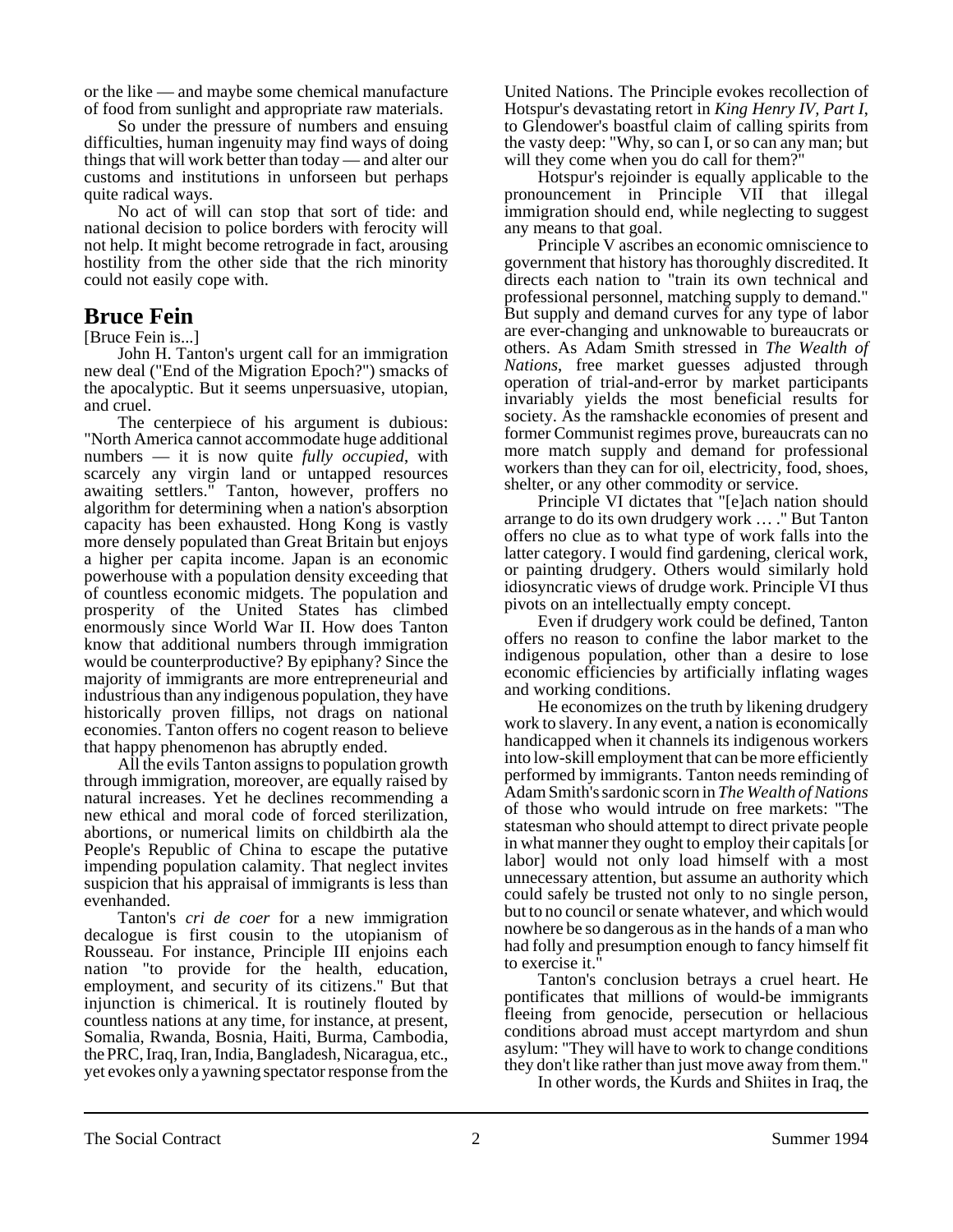survivors of the Tienanmen Square massacre in the PRC, Bosnian Moslems confronting ethnic cleansing and worse, the countless victims of sanguinary civil strife in Cambodia, Rwanda, Somalia, Sudan, and Liberia, and the women consigned to be virtual sex objects in Saudi Arabia should all stay and fight in their homelands in lieu of working for political change from asylum abroad. That flinty attitude was displayed towards Jews fleeing Nazi Germany and earned a stinging reproach from history. Tanton thus seems to need the lecture of George Santayana: "Those who cannot remember the past are condemned to repeat it."

## **David Finkel**

[David Finkel is an editor of the journal *Against the Current* and he invites any reader of **THE SOCIAL CONTRACT** who wants to see what the far left thinks to order a free sample copy by writing to him at *ATC*, 7012 Michigan Avenue, Detroit, MI 48210.]

Let's get it clear at the outset: The basic issues in the debate posed by Dr. John H. Tanton's essay "End of the Migration Epoch?" (**THE SOCIAL CONTRACT**, Spring 1994) aren't fundamentally matters of population pressure or demographics, but rather of *values* — what kind of society we want for ourselves, our children and grandchildren.

It's a debate also about what are the crucial obstacles to achieving such a society, and how to confront them. While these issues are sometimes veiled in Dr. Tanton's argument, in what follows I will try to be as explicit as possible.

Briefly, the society I want to be part of would have the maximum imaginable multicultural, multiracial diversity and cohabitation, as well as a high consciousness and commitment to environmental preservation both within and beyond the boundaries of the "nation-state." Obviously, this predisposes me to welcome and advocate immigration. It's also my undisguised belief that a high degree of democratic economic planning is essential.

But wait: Aren't these ideals in conflict? Doesn't the pressure of immigration promote economic chaos, political turmoil and environmental degradation? It's necessary therefore to review this and a couple of other commonplace myths about the immigration menace.

#### **Myth #1: Immigration pressure degrades our environment.**

In fact, if we look at Tanton's and my state of Michigan — where immigration is not a large-scale issue — an official government study recently told us what is obvious to the unaided eye: the chief environmental problem in the state is suburban sprawl with the attendant consequences of automobile air pollution and destruction of wetlands and farmland. We may add the results of the Greenpeace study, showing a massive threat to the Great Lakes caused by dumping of industrial organochlorines.

Or look at two states which *do* have large-scale immigration: Florida and California. Florida's wetlands are catastrophically drying up — not, however, because of immigration but because of insane overdevelopment. Similarly, the destruction of California's desert results not from Latino or Asian immigration but from construction of suburban yuppievilles, while southern California's notorious water scarcity is caused by the huge subsidy of agribusiness.

### **Myth #2: Immigration takes away jobs.**

Actually, in most circumstances immigration is both an effect and a cause of economic health (in fact one way to eliminate immigration would be to have a really massive economic depression, though I haven't seen this advocated in **THE SOCIAL CONTRACT**). As Tanton seems to recognize (he'd like to change it) in his Principle VI, immigrants do a lot of the work (e.g. in agricultural and domestic labor) that native workers won't take. They also buy things and pay taxes from what they earn.

#### **Myth #3: Immigration puts pressure on strained social services, notably education.**

This one is at least partly true, particularly in states like Texas and California. This, however, points to a much broader issue of state and local governments going bankrupt, quite independent of immigration, due to the massive "offloading" of responsibilities by the Reagan-Bush federal government during the 1980s. Halt immigration tomorrow and the crises of public health, functional illiteracy, violence in the schools and physical infrastructure collapse will still be acute, and still require a fundamental shift in government priorities in order to have any chance of solution.

In short, the fact that our society is undergoing an absolutely fundamental and profound crisis has nothing to do with immigration. The underlying crisis, however, is no doubt the reason why immigration can be painted as a menace by intellectual authors such as Dr. Tanton, and by actual racist *movements* like the Ku Klux Klan.<sup>1</sup>

Immigration could actively help solve some of our problems. I find it tragic that highly educated Russian scientists, who'd like to come to America, are stuck sweeping streets in Israel because political manipulations made it impossible to emigrate anywhere else. (Few of these were motivated by ideological Zionism, and by no means are they all Jewish; some are practicing Orthodox Christians who claimed to be Jewish to get their exit visas!) Imagine the difference thousands of people like this could make, with a year's acclimatization and training, as science and math teachers in our public high schools!

More broadly, from my own perspective, *immigrants in many cases bring with them precisely the values our society has been losing.*

I'm referring here to a certain culture of social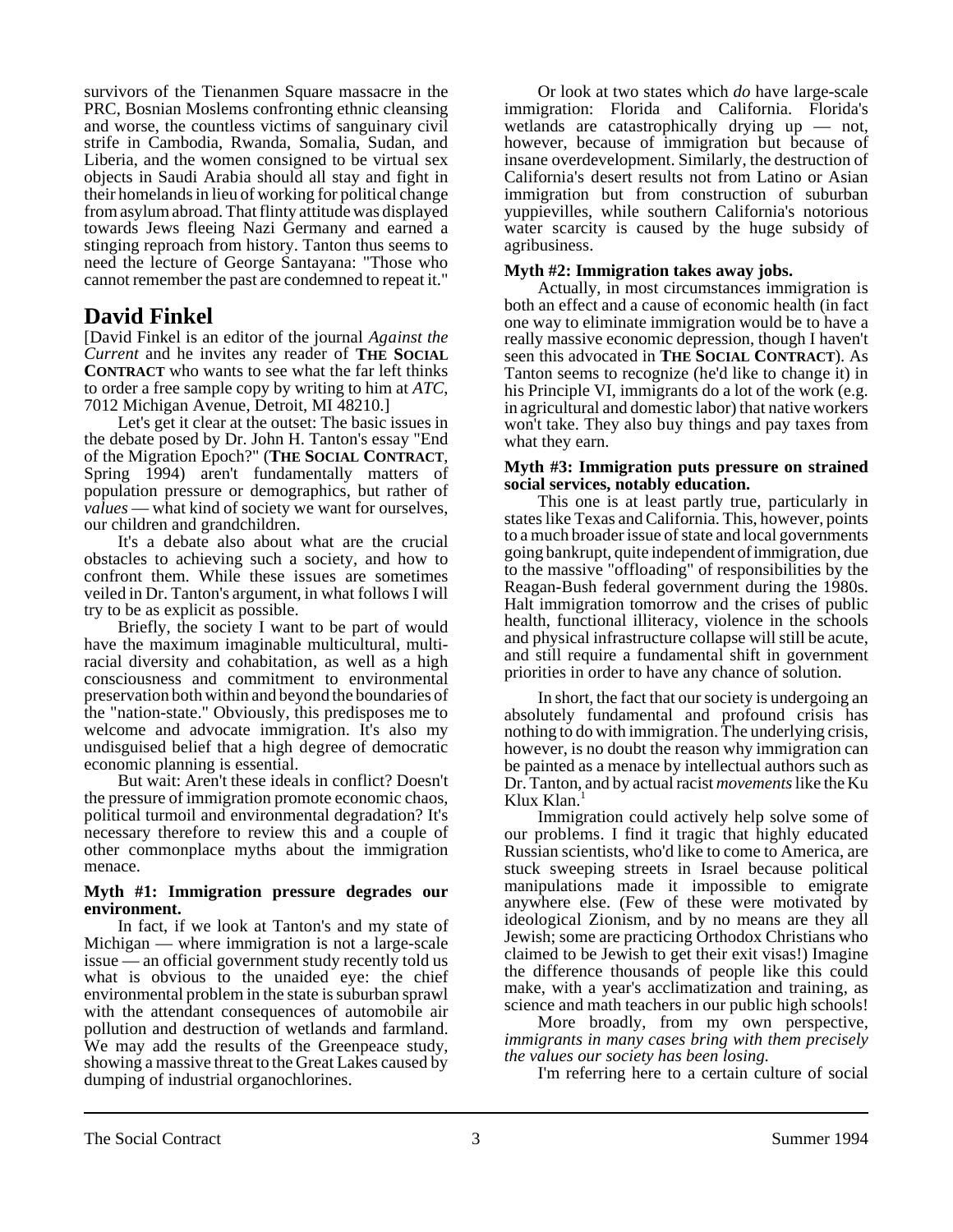and, yes, class solidarity that are desperately needed here. I don't mean to romanticize immigrants or anyone else, individually or collectively, but here are a few recent examples.

As this is written, Chinese immigrant workers in New York — many of whom are smuggled in by unscrupulous agents under the most horrible conditions and then subjected to a form of indentured servitude — have confronted and defeated an antiunion lockout by one of Chinatown's biggest restaurants, the Silver Palace. Salvadoran janitors in Los Angeles two years ago, bringing with them the experiences of union organizing under death-squad conditions in their homeland, spearheaded a "Justice for Janitors" campaign that won union rights in several major hotels. In several midwestern states, the Farm Labor Organizing Committee has built a successful union among largely Latino migrant workers in an industry the traditional official U.S. labor movement could never touch.

People like this, contrary to the mythologies of arrogant nativist professors like Samuel Huntington who think they need to be "assimilated" to our "political democracy," already understand the value of democratic rights better than most — having been deprived of them and having had to fight for them, both in their homelands and here. In many cases they also understand the value of community — much better than many affluent white Americans in privately guarded suburban subdivisions — without which the prospects for reviving our society are bleak indeed. It would not be the first time in United States history that immigrants reinvigorated a democratic political culture. $<sup>2</sup>$ </sup>

Let's pass briefly to the theoretical content of Dr. Tanton's essay. His synopsis of the breathtaking technological transformations, especially since 1600, that have constructed our present society is instructive. He leaves aside what I suggest is a crucial point: The technological-scientific transformations of industry, transportation, medicine, communications, agriculture etc. are not autonomous but are closely bound up with, and incalculably accelerated by, the development of the uniquely innovative economic system of *capitalism*.

Once this connection is made, we confront a set of multiple contradictions that simply cannot be reduced, much as Dr. Tanton might wish, to a simplistic "migration epoch," which is but one of an entire complex of effects of the present world system.

Capitalism has, at one and the same time, created the possibility  $-$  and for at least a significant fortunate minority of us, including Tanton, myself and the readers of this journal — the reality of unprecedented human freedom and comfort, along with the most ghastly forms of human exploitation, mass murder and ecological destruction. Examples of the latter run from the African slave trade and extermination of whole peoples in the New World, to the factory conditions of the Industrial Revolution in Europe and today's maquiladoras, to the Nazi holocaust.

There is no point wringing our hands over any of this; rather we must grasp the reality we face and move forward (in my opinion, to a democratic socialist society, but we can debate the details of that another time). Mass migration of the recent past and present is an escapable part of the dual reality of world capitalism: the technological means of travel, and the necessity imposed on peoples fleeing from shattered societies. Like it or not, this process *cannot* be stopped by barbed wire and legal codes, which is why I'm not spending much time here on Dr. Tanton's "New Decalogue" of immigration-control principles.

Instead I'd like to focus on a point conclusion that flows from the theoretical analysis. Dr. Tanton is obviously correct — even if migration were perfectly unregulated — that "the proper focus is on the 99.9 percent of people who remain at home." Inasmuch as the bulk of immigration (especially that with which Dr. Tanton and **THE SOCIAL CONTRACT** seem most concerned)<sup>3</sup> comes from the capitalist periphery or "Third World," it becomes urgently necessary to say what conditions will make it possible for that 99.9 percent to develop and survive.

The *first and essential* condition is, in fact, crystal clear. Dozens of countries, from Mexico on our border to sub-Saharan Africa, are crippled by foreign debts (in almost every case incurred by highly antidemocratic, militaristic and usually Western-backed regimes) which can never be repaid. The very possibility of economic development in the interests of their populations is blocked by interest payments and by International Monetary Fund "structural adjustment programs," which promote prosperity for the already rich and austerity bordering on starvation for the poor. *To allow the 99.9 percent to remain at home, the foreign debts must be canceled and the IMF abolished.*

Finally, there are specific issues of immigration that reduce to the most basic morality. If the United States in the past decade has been "flooded" with refugee immigrants from the countries of Mexico, Central America and Haiti, they have every right to be here — because their lives have been destroyed by the actions of successive governments of this country.

El Salvador and Guatemala in the 1980s were ruled by military death-squad regimes, governing with the connivance of several U.S. administrations, which systematically exterminated tens of thousands of civilians and forced hundreds of thousands to flee for their lives.

In the Mexican case, the new North American Free Trade Agreement (NAFTA) greatly accelerates the destruction of the protections that Mexico traditionally accorded to its agriculture and public industries.<sup>4</sup> Increasing migration pressure is the utterly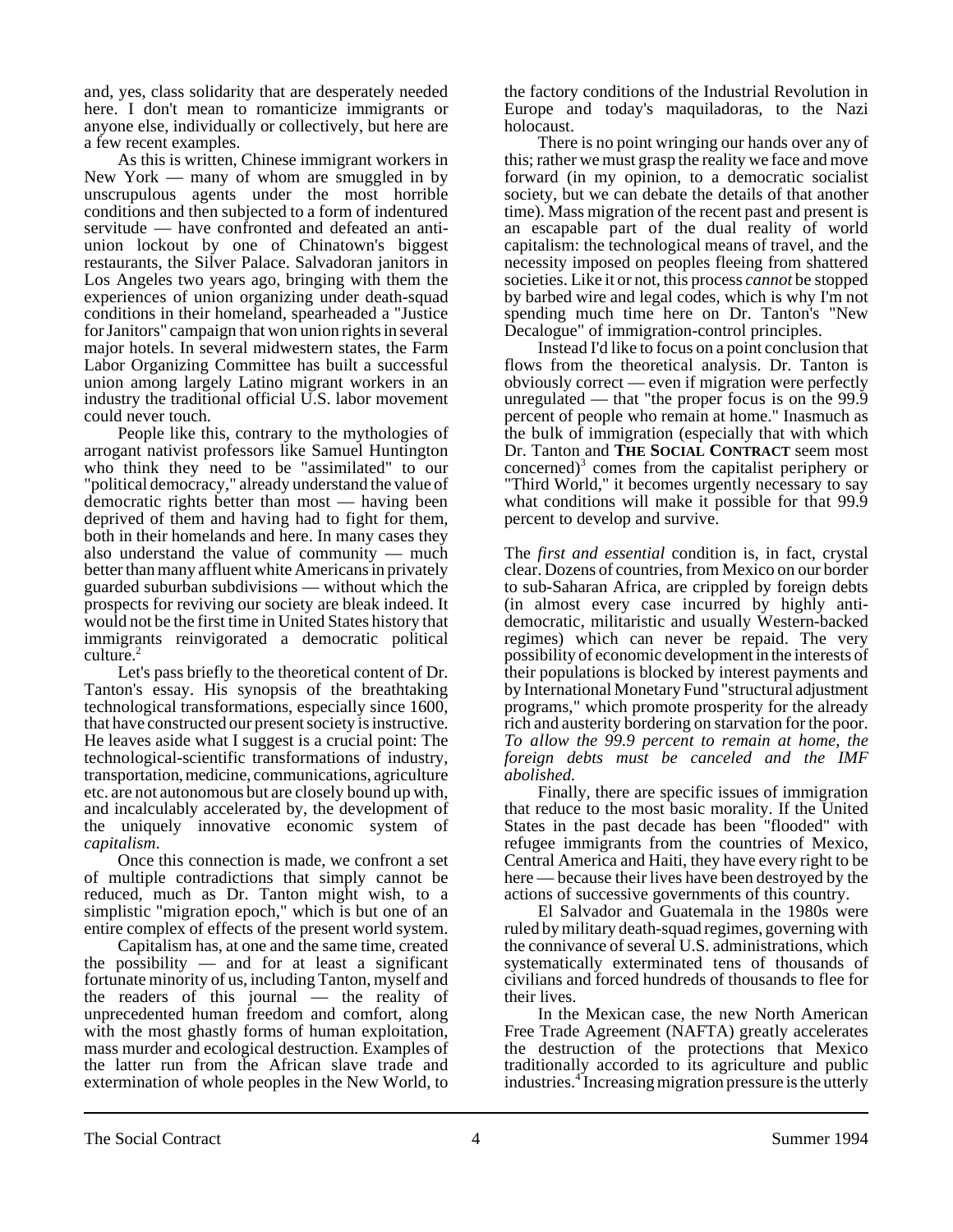predictable result.

Yet all recent atrocities seem almost trivial in comparison with the Bush-Clinton blockade of refugees from Haiti, under which thousands have literally been physically handed over to the executioners running that country today. Few Americans, apart from those who follow specialized bulletins and information networks on Haiti, realize the degree to which the Bush administration attempted to prevent the democratic election of Jean-Bertrand Aristide, sought to subvert him afterward and almost certainly had a hand in the coup that overthrew him.

One of Aristide's worst crimes, in the eyes of the United States Agency for International Development, was attempting to raise the minimum wage from 33 to 50 cents, an intolerable affront to U.S. corporate investors there. (Many Haitian workers make much less — including those who make baseballs for export to the U.S., receiving about 14 cents an hour.)

For this reason alone, every Haitian who wishes to come here should be automatically admitted. (I can assure Dr. Tanton that 99.9 percent of them, and of those Haitians living here now, wish to return to rebuild their country when it becomes possible to do so.) To compensate for any excess population pressure created thereby, and to improve the general social climate, I for one would not object if Bill Clinton, along with ex-Presidents Bush and Reagan, their retinues, Oliver North and several thousand CIA operatives were shipped off to Haiti to live under the kind of conditions that they themselves have done so much to create.

#### **NOTES**

<sup>1</sup> Thatbintellectuals can be just as racist as the Klan is well exemplified in Samuel Hungtinton's "America Undone" in the same issue of **THE SOCIAL CONTRACT** (Spring 1994). Space won't permit any critical dissection here of his "twin bedrocks of European culture and political democracy." I'll simply mention one of the titular pillars of both in this century: the saintly Winston Churchill who, early in his political career, shortly after World War I, approved the aerial poison-gas bombing of civilian populations in SAfghanistan, a technical innovation for which Saddam Hussein has lately been given unjust credit.

 $2^2$  To be sure there are also conflicts within, and among, immigrant groups as well as between immigrant and native working class populations. Working these through is centrally what democracy should be about. The scene in Spike Lee's *Do the Right Thing* where Italians, Bl;acks, Koreans and whites spew hate epithets at each other is disturbing, but it also illustrates the importance of people being able to yell and scream at, without killing, each other. That's the real difference between Brooklyn and Bosnia (where, by the way, the *actual* differences among the Serb, Croat and Muslim Slavic populations are much smaller!).

<sup>3</sup> Reading through several issues of this journal I have not seen serious concern expressed over the very significant illegal immigration from Israel and the Irish Republic, both countries which I suppose are considered "white," or European, or whatever.

<sup>4</sup> The destruction of peasant's rights to their historic colective plots is partly what the Zapatista uprising is about. This is closely related to U.S.-Mexico "free trade" under which U.S. agricultural products will flood Mexico. One Mexican economist has told me that between four and five million displaced peasant families — upwards of 20 million people all told — may be streaming northward by the end of the decade (personal communication with Manuel Aguilar Mora).

## **John Nieuwenhuysen**

[Dr. Nieuwenhuysen is Director of the Australian Federal Government's Bureau of Immigration and Population Research. Some of the material in this article also appeared in Melbourne's *Sunday Age*.]

"We are fast approaching the end of the Migration Epoch," says John Tanton in his concluding section headed *End of the Migration Epoch?* Dr. Tanton should recall, however, the traditional salute on a king's death: "The king is dead! Long live the king!"

True, large scale mass permanent migration and settlement has waned as a potential solution to poverty, overpopulation, and dismemberment following wars. Nonetheless, several traditional immigrant-receiving countries, such as Canada, the United States, New Zealand, and Australia, seem likely to continue with planned intakes. (Though in Australia, the current level of this intake is at its lowest ebb for many decades, the program, serving humanitarian — refugee, family reunion, and skilled labor objectives, continues basically to be a politically bipartisan program that will persist in years to come, perhaps at levels higher than the present.)

But more important than this continued planned permanent migration is the growth of **other** types of migration. It is a fundamental omission that Dr. Tanton's article *End of the Migration Epoch?* does not foresee or recognize the replacing significance of these other forms of movement. The point may be illustrated by reference to Australia, but for these purposes Australia is not unique, and the same forces are at work elsewhere.

Two forms of migration now overshadow Australia's traditional permanent flow of settlers, both through the scale of numbers concerned, and the potential impact on the economy and society.

The first is temporary migration. In 1993, compared with the net 33,500 people who migrated permanently to Australia, there were about 94,000 temporary residents here; 75,000 overseas students; and nearly 2.7 million short-term international visitor arrivals.

These numbers are expected to grow considerably — for example, it is forecast that short-term visitors (mainly tourists) will increase to 7 million a year by 2000. In tertiary education institutions which are becoming more entrepreneurial and successful in attracting overseas students, the implications of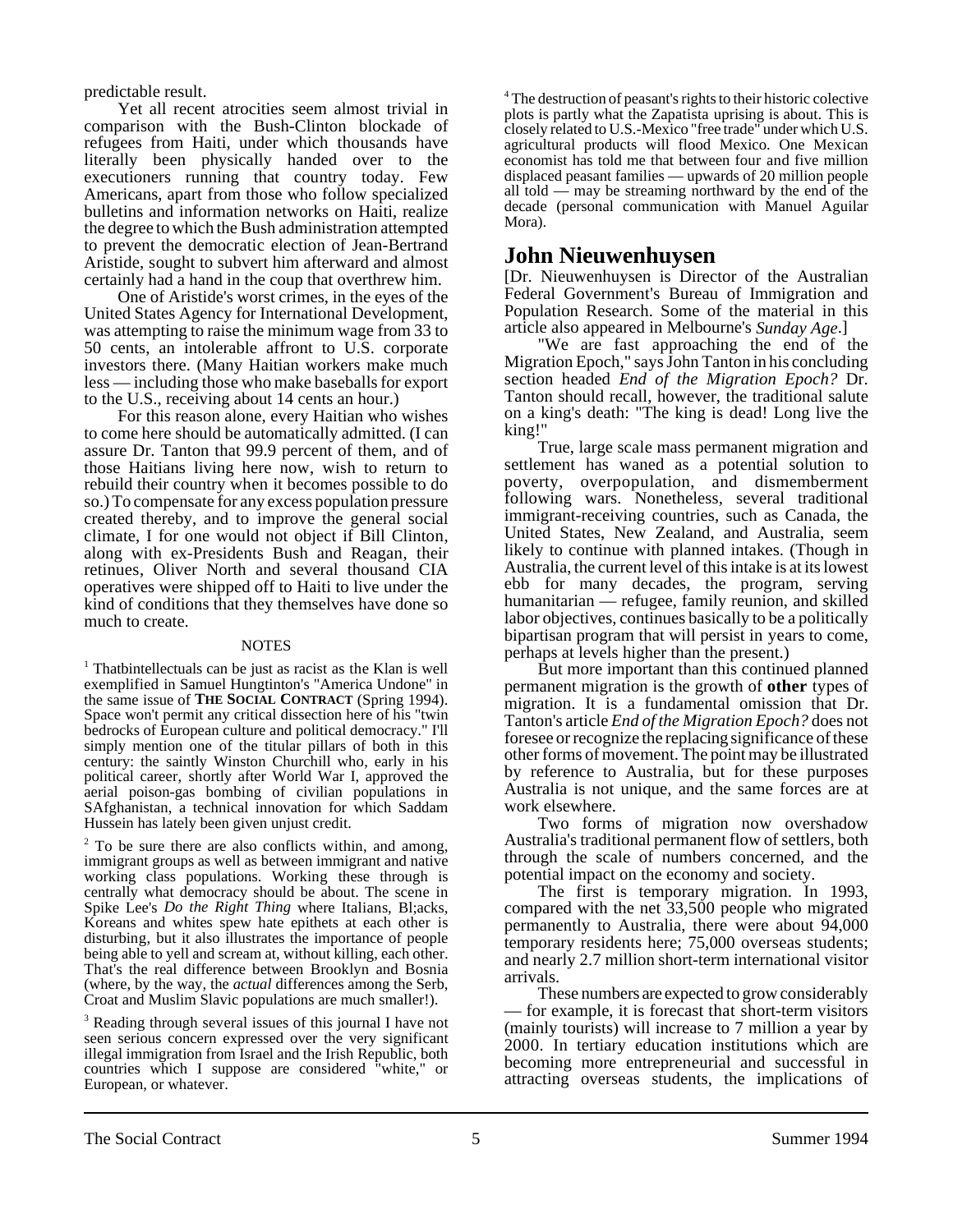continued or expanded international involvement are also formidable. I doubt that many can fully envisage today the enormous consequences of this growth on the future shape of Australia's society, economy, and structure.

The first category — the 94,000 temporary residents — is of special relevance to labor market issues. It includes managers, executives, specialists, technical workers, and (the main group) working holiday makers.

As freer trade grows, and inter-country investment expands, so demands for temporary resident movement will rise.

This expansion countervails the decline in permanent migration. It aids labor market flexibility and provides a means for coping with temporary skill demands. It also carries tensions, however. The availability of temporary skill supplies is sometimes said to undermine incentives for local training, and threaten conditions of work.

But there is no doubt that greater population movement to and from Australia will accompany regional economic integration. Aspirations other than permanent settlement will emerge.

Australians are already succeeding in gaining short- (and long-) term employment footholds in neighboring countries. And Australia's entry arrangements are likewise being adapted to cater for professional and technical transients, investors, and students.

Cutting across national boundaries, there is a growing pool and network of interchangeable skilled people, making the international labor market increasingly mobile.

The second type of movement which dwarfs the scale of net permanent arrivals is internal migration. Between 1986-91, 33.5 percent of the population changed their place of residence. In 1993, Victoria suffered a net interstate migration loss of 31,500 people, and New South Wales 16,100. Queensland gained a net 53,000 people.

There are also widely different population growth rates between the States. In the years 1987-93, Victoria's population growth rate declined from 1.18 to 0.2 percent, and that of New South Wales fell from 1.54 to 0.84 percent. At the same time, Queensland's population growth rate rose from 1.92 percent in 1987 to 2.71 percent in 1993. This was almost three times the national average.

This population movement within Australia carries profound implications for service provision and planning in both the private and public sectors. It is also visibly changing the face of urban settlement, as the ribbon of development stretching down the Queensland south coast testifies. The environmental, budgetary, economic, and social results of population growth and decline for regions are also of great significance.

In the light of this vigorous, expanded movement

of people, Dr. Tanton's claim cannot be sustained that the end of the "migration epoch" is nigh. Indeed, there is a New Age of Migration — that of temporary and internal movement (coupled with reduced but continuing permanent settlement programs to some countries).

It would be foolish to neglect this New Age or to fail to monitor its path. It is likely to be just as or even more influential in the long run than the `Bold Experiment' of post-war immigration to Australia and other countries like it.

## **Sudha Ratan**

[Sudha Ratan is an assistant professor in the Department of Political Science at Georgia Southern University, Statesboro, Georgia, and is currently working on several projects dealing with issues of international migration and ethnic conflict.]

In "End of the Migration Epoch?" **THE SOCIAL CONTRACT** (Spring 1994), John H. Tanton argues that given the lack of virgin land and untapped resources in North America and the growing animosity towards migrants in the developed countries, international migration in the late 20th and into the 21st century is "no longer a practical option for almost all of the world's people."<sup>1</sup> In this response I will briefly outline why migration is still very much a "practical option" for the world's people regardless of how unwelcome they are; also, I will identify the forces that are at work in keeping the exodus steady.

The obvious starting point is an examination of patterns of migration flow to determine why and how people are moving *en masse* from one region to another. Tanton (quoting Kingsley Davis) notes that the flow today runs from the developing to the developed world.<sup>2</sup> In fact, as a recent U.N. Population Fund report points out, nearly 63 percent of the world's total migrant population of 125 million represents migration between developing countries. The report identifies 35 million migrants in sub-Saharan Africa and a further 15 million in Asia and the Middle East as compared with about 13 million in Western Europe and North America.<sup>3</sup> Of these, 19 million are classified as refugees with Iran, the former Yugoslavia, Pakistan, Malawi, Jordan and other developing countries playing host to over 78.9 percent of these refugees.4 Estimates are that population growth is going to lead to increased international migration of about 98 million people per year, mostly in the developing world. The effect of these statistics on the already poor and burdened states in Asia, Africa and Latin America is enormous and is going to increase if the projections made by international organizations are even partially accurate.

Ironically, the greatest hand-wringing about the negative effects of immigration is taking place today in the industrialized West where concern is focussed on the inability of these countries to increase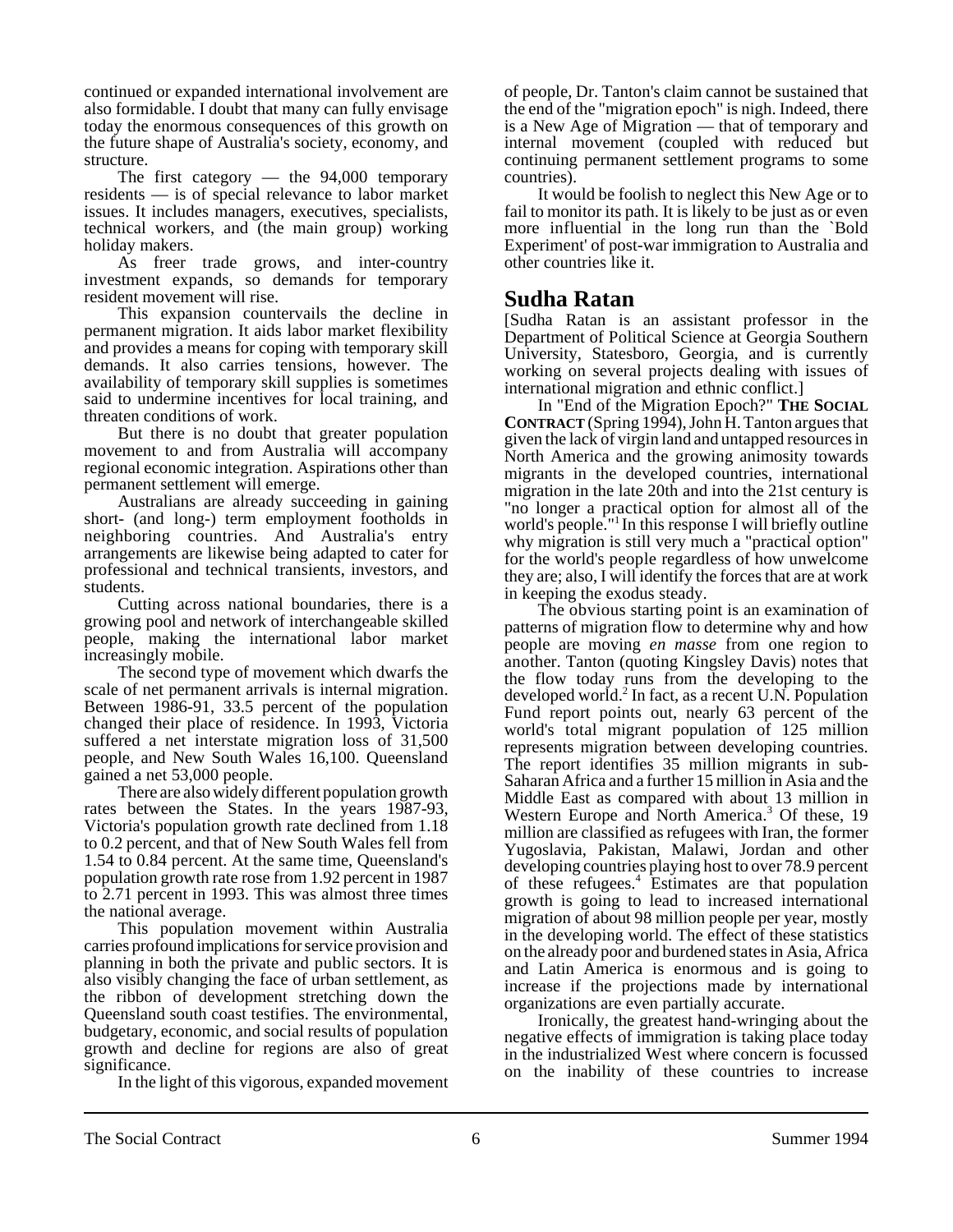population given current consumption levels of about 75 percent of the world's resources. The recurring theme advanced by these countries is that they cannot be asked to bear the burden of unchecked population growth in the developing world at the expense of their own taxpayers, economies and environments. However, population growth in the developing world is **not** the most important factor per se contributing to outward migration. Given the subsistence living standards of most of the inhabitants of the developing world, large numbers of people have been and continue to be accommodated in these countries despite a limited resource base. Migration takes place when political and economic upheaval makes it impractical and dangerous for peoples and communities to continue to live in their traditional homelands.

Among the political causes of migration are the prolonged wars and civil strife fueled in the 1970s and 1980s by U.S.-Soviet animosity (Afghanistan, Southeast Asia, southern Africa, Central America, Mozambique among others), and more recently the trend towards democratization has fueled a spate of ethnic hostilities in Eastern Europe and the former Soviet republics following the collapse of the Soviet state. Depending on the politics of the situation these migrants are variously classified as either refugees (Afghanistan), asylum-seekers (Ethiopia, Nicaragua), or illegal immigrants (Guatemala).<sup>5</sup>

Economically, war and civil strife have placed tremendous burdens on state governments in the developing world. In the 1990s the industrialized countries were transferring \$20 billion worth of military supplies to less developed countries, many of which are coping with the legacy of the Cold War — money that could be better spent on the people of these countries. The forces of industrial capitalism have also created massive dislocations in the developing world leading to an annual migration rate of about 30 million people from rural to urban areas within these countries. As "needs-based" agriculture is displaced by export-driven and profit-oriented strategies in these countries, more and more people are being forced into the mega-cities of the developing world in search of work. This migration is further fueled by the ongoing environmental degradation in many of these countries brought on by ill-conceived economic policies aimed at rapid industrialization and export-led growth. Urbanization further exacerbates the environmental problems because city dwellers consume more — more goods and more energy. While 45 percent of the world's population or 2.4 billion people live in cities today, the estimates are that about 65 percent or 5.5 billion people will live in urban areas by 2025. The ability of state governments to limit extractive and exploitative economic policies is severely hampered by an international economic system which has trapped these states in a cycle of debt-in-the-name-of-development. As these states struggle to cope with larger numbers of people entering the labor markets and runaway urbanization, the industrialized world will face increasing pressure from migrants who would prefer to take their chances in a more livable environment.

Today, the developed countries take in a small percentage of the world's migrants — less than 12 percent of the total number. Most of these migrants are from neighboring countries — Mexico and the Central American states in the case of the United States, Romania and Bulgaria for Germany. Political and economic conditions in these countries act as **push** factors that make migration an eminently practical option for large numbers of people. For example, democratization in Eastern Europe and elsewhere may in fact increase the pressure of migration because, in the absence of economic improvement, people now have the option to leave and try their luck elsewhere. The presence of family members and friends in the developed countries also serves to encourage new migration and helps to soften the blow of anti-migrant sentiment or resentment in the host country. The home state has little incentive or power to stem the tide given the logic of the international economy. An outflow of migrants helps to generate much needed foreign-exchange revenues (as in the case of Pakistan, India and China among others) while easing public frustration with limited resources and low wages.

At the same time, there are **pull** factors which bring about migration. The globalization of trade and markets has encouraged migration among different groups of people to the developed countries. The restructuring of developed country economics has expanded the supply of low wage jobs (primarily in service sectors like the hotel industry) especially in major cities — jobs that indigenous workers do not want and are not likely to want in the future, given the low rate of population growth and the aging of the population. These jobs tend to be filled by recent migrants with minimal language and technical skills. However, globalization has also allowed transnational corporations to recruit and relocate scientists, engineers and other highly skilled professionals to the developed world where their skills can be put to use at less cost given that the initial training costs were paid for by the home state. As one Indian education consultant pointed out recently, "Considering that it costs taxpayers (in India) \$4500 to educate one engineer from the Indian Institute of Technology and twice that amount for a medical student, India has repaid through export of human capital more than the total aid it received from abroad."<sup>6</sup> The host state has little economic incentive or power to discourage this kind of migration.

Given the factors at work in international migration, attempts to limit it by fiat are hardly likely to work. In Great Britain, Germany and the United States laws have been passed which have gradually limited immigration. However, enforcement has been